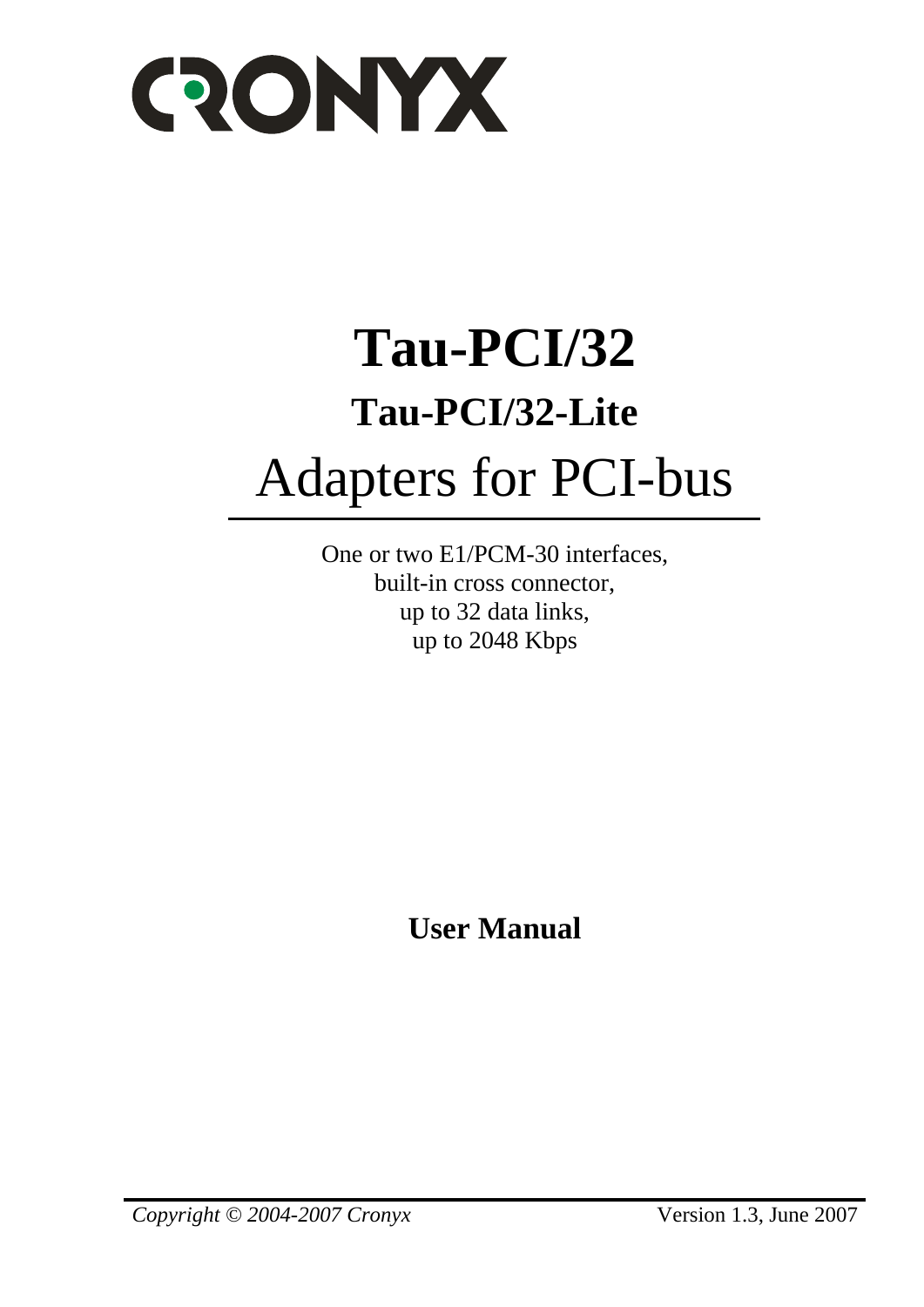## ONYX  $\mathbf{Q}$

### **Table of Contents**

#### Arrangement of basic components on Tau-PCI/32 adapters and Tau-PCI/32-Lite:

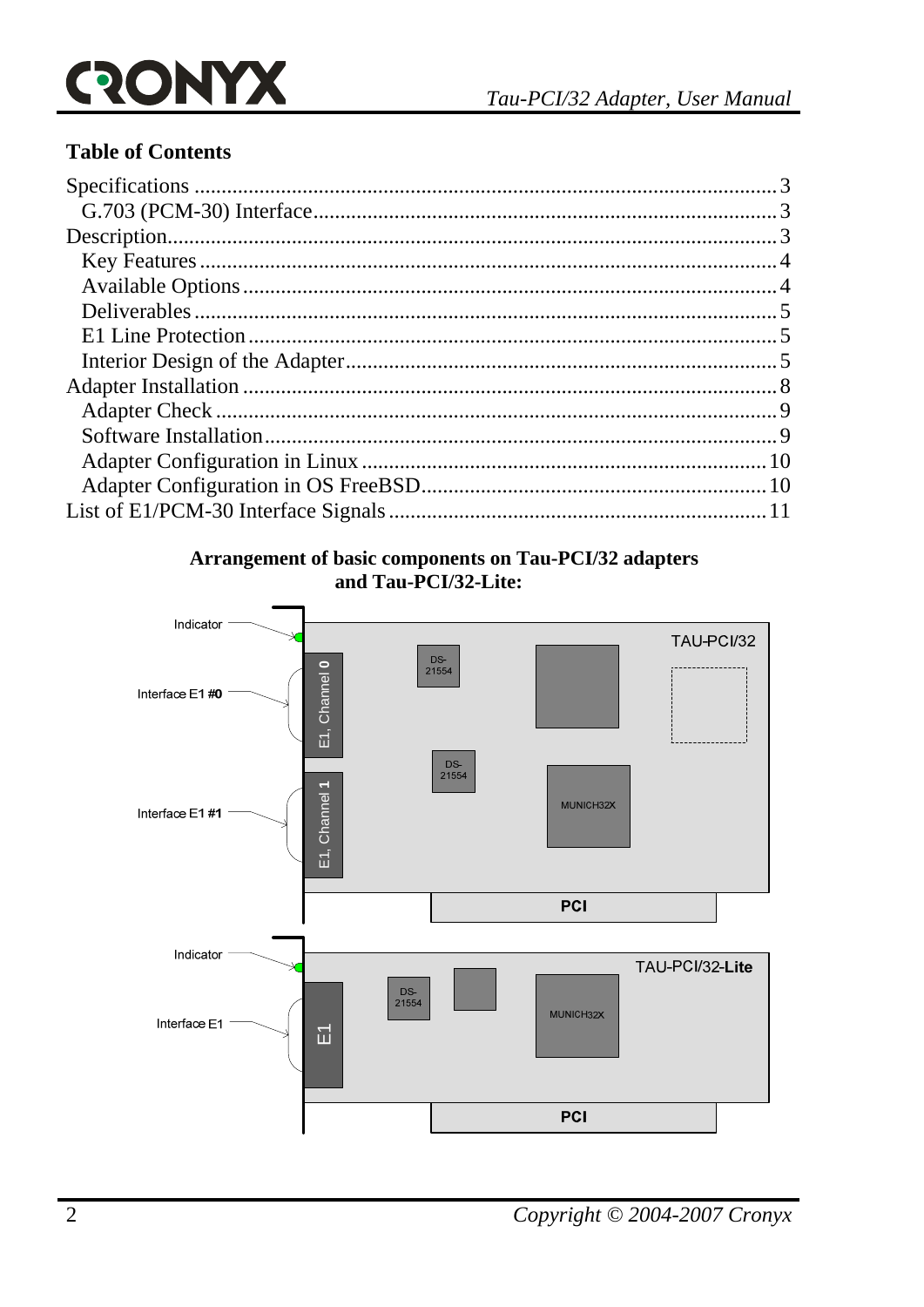

## **Specifications**

| E1/PCM-30 timeslots, total up to 2048 Kpbs;                                                         |
|-----------------------------------------------------------------------------------------------------|
| interfaces and transceiver);                                                                        |
| Synchronous ProtocolsHDLC, "transparent", V.110, X.30, ECMA<br>102, CCIT I4.53 RA2, GSM 08.60 TRAU; |
| 6.x; Windows $2000/XP/2003$ ;                                                                       |
|                                                                                                     |

## *G.703 (PCM-30) Interface*

|                                                  | and 2048, 1024, 512, 256, 128 or 64 Kbps<br>(unframed mode), software selectable for<br>each interface; |
|--------------------------------------------------|---------------------------------------------------------------------------------------------------------|
|                                                  |                                                                                                         |
|                                                  | interface;                                                                                              |
|                                                  | connection an external impedance matching<br>device is needed;                                          |
|                                                  | twisted-pair cable with wire section of<br>$0.6$ mm <sup>2</sup> ), software selectable;                |
|                                                  |                                                                                                         |
|                                                  |                                                                                                         |
| Frequency Offset AdjustmentControlled Frame Slip |                                                                                                         |
|                                                  |                                                                                                         |

# **Description**

Tau-PCI/32 adapter is a multiplexer/cross-connector with two E1 ports and 32 builtin HDLC controllers. The adapter is installed in a computer with a PCI bus. The Tau-PCI/32-Lite is a light version, has one E1 port and a compact design that allows it to be installed in a Low-Profile PCI.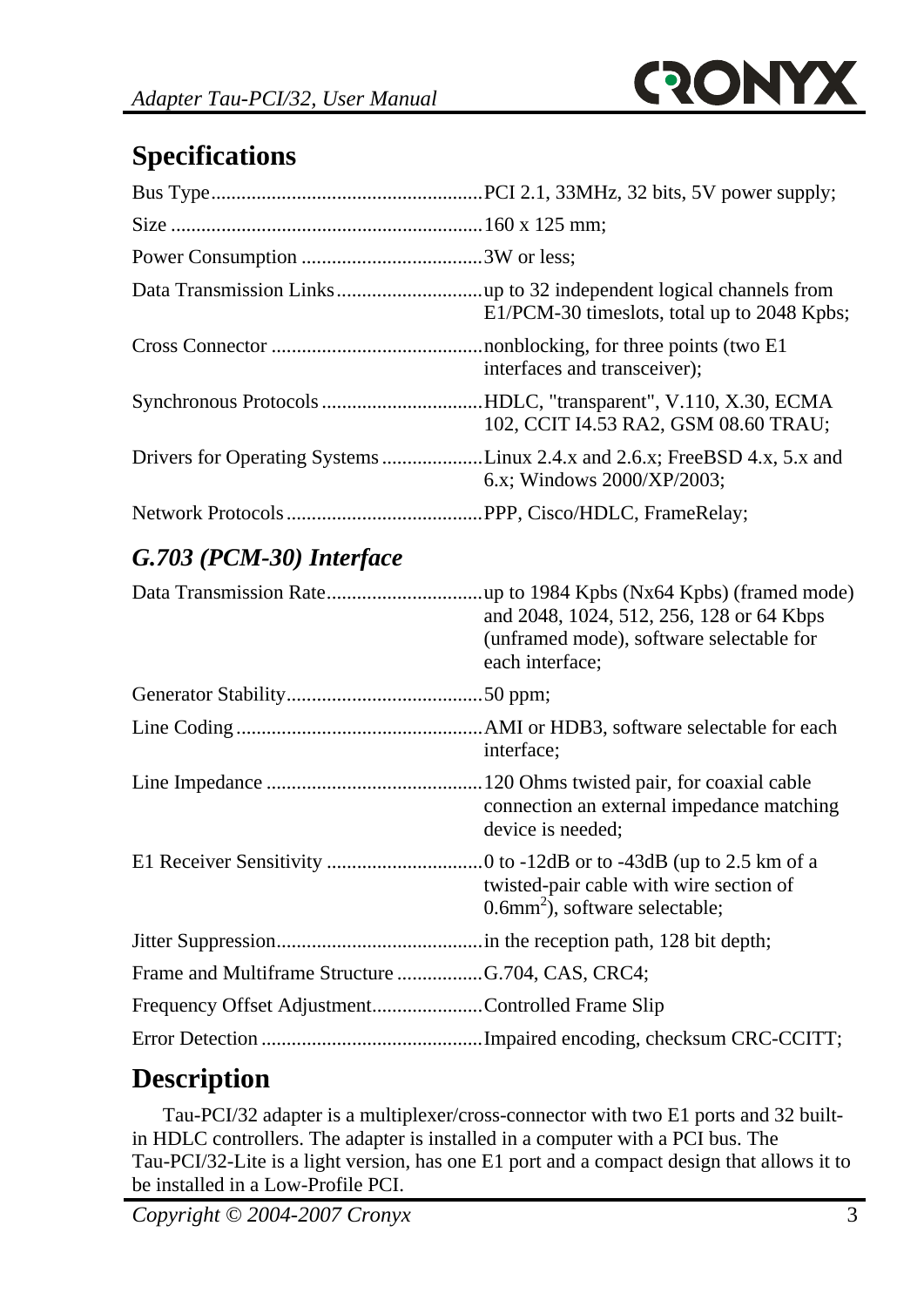The Tau-PCI/32 adapter is primarily used in the construction of data transmission networks based on E1 channels, and for the creation of specialized E1 flow processing equipment (telephony, signaling).

The adapter delivery set includes operating system drivers that implement the primary operation modes of the adapter, which are enough to construct data transmission networks. A driver and other specialized software development library (DDK - Driver Development Kit) will be supplied to deliver required enhanced functionality.

## *Key Features*

- Two E1 interfaces with high-sensitivity receivers;
- Up to 32 independent logical synchronous data transmission channels;
- Built-in cross connector of timeslots and CAS signaling:
- CAS signaling maintenance block, Sa-bit switch;
- HDLC support, "transparent" mode, V.110/X.30, bit order inversion;
- Low-level interaction with E1-interface:
- Built-in scrambler, bit rate slow-down modes:
- PCI bus-master;
- DDK (Driver Development Kit);

## *Available Options*

The Tau-PCI/32 adapter has two models;

- Tau-PCI/32 two E1/PCM-30 interfaces:
- Tau-PCI/32-Lite one E1/PCM-30 interface and no CAS signaling maintenance block;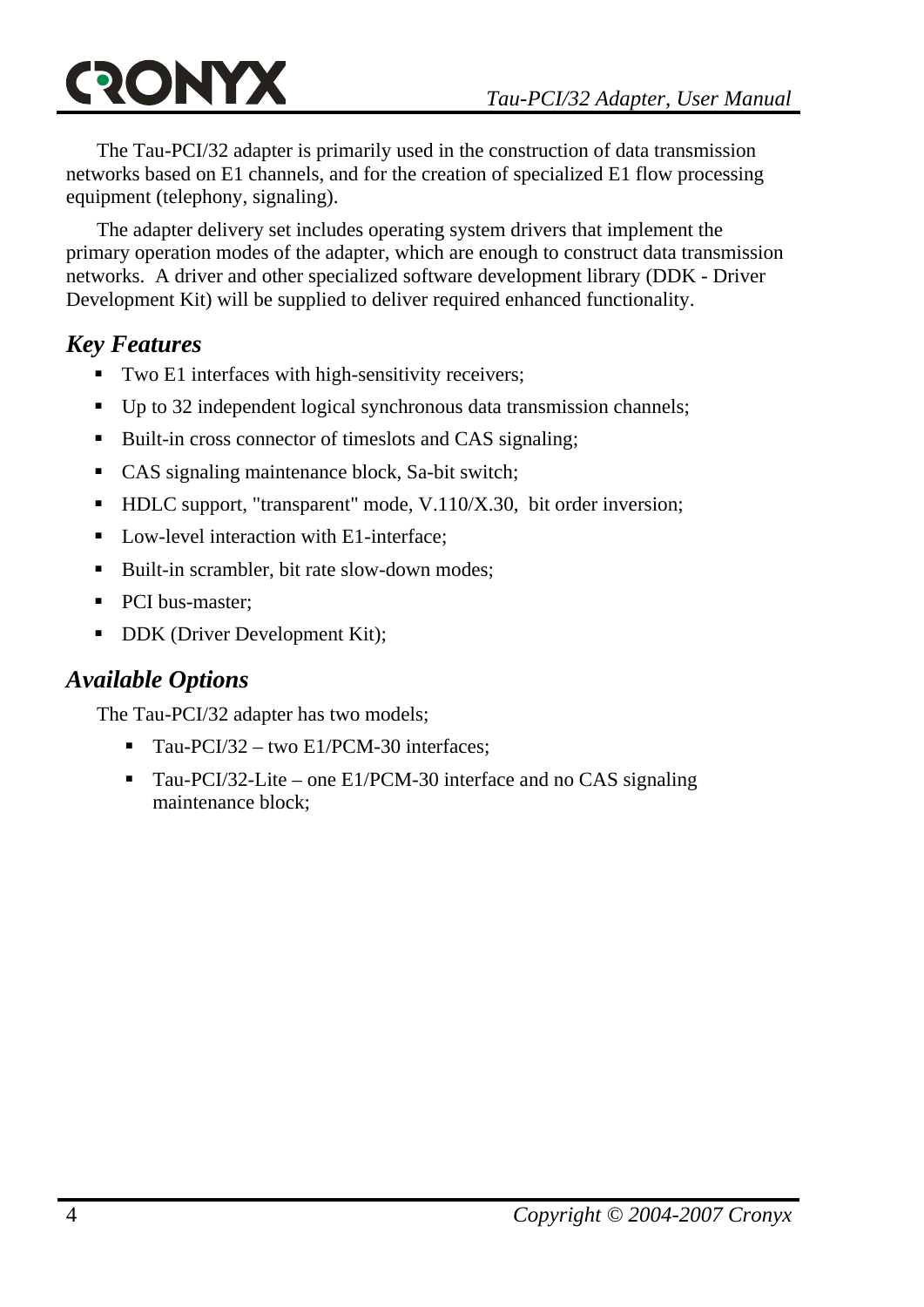

### *Deliverables*

- Tau-PCI/32 Adapter Board;
- Two floppy disks or a CD-ROM with software;
- User Manual;
- Loopback plug for E1 interfaces testing;
- Depending on the model, one or two DB15 connectors (male in case) for E1 lines connection;

### *E1 Line Protection*

Data transmission lines can be subjected to pulse disturbances generated by electrostatic discharges, lightning and other sources.

The interface part of the E1 channels contains safety fuses and TVS matrices that provide secondary protection of the adapter. The adapter interfaces must be additionally fitted with primary protection devices if you use long E1 lines stretching beyond single building.

Devices that can be used for the primary protection of E1 lines have the rated breakdown voltage of about 7.5V and the tolerated pulse current of 200A, and small selfcapacitance.

### *Interior Design of the Adapter*

Functionally, the Tau-PCI/32 adapter can be divided into six primary structural parts:

- A transceiver that simultaneously maintains up to 32 logical channels from E1 timeslots;
- E1 line interfaces; two or one interfaces can be installed depending on the adapter model;
- A nonblocking cross-connector that performs random cross switching of timeslots between three "points": a transceiver and two E1 interfaces;
- An on/off shaper of channel associated signaling (CAS) data, which allows the use of timeslot 16 to exchange CAS signaling data, adjusted for cross switching (absent from Tau-PCI/32-Lite);
- An on/off switch of Sa-bits (Sa4...Sa8) that enables the use of timeslot 0 of the transceiver for Sa bits exchange, and simultaneously allows Sa bits to bypass the E1 interfaces;
- On/off modules to support the unstructured mode, and scramblers for each E1 interface;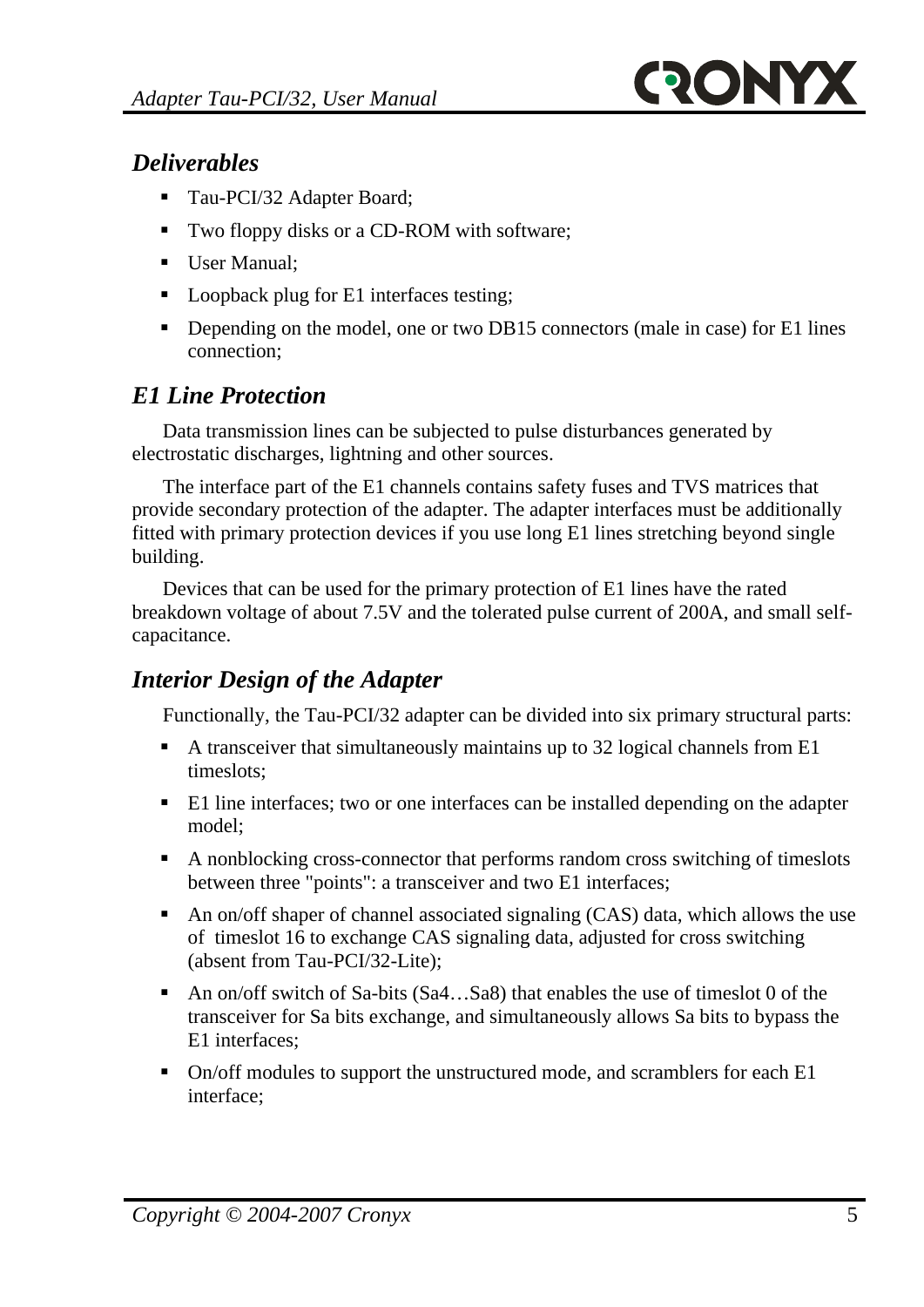# ONYX <u>(२</u>

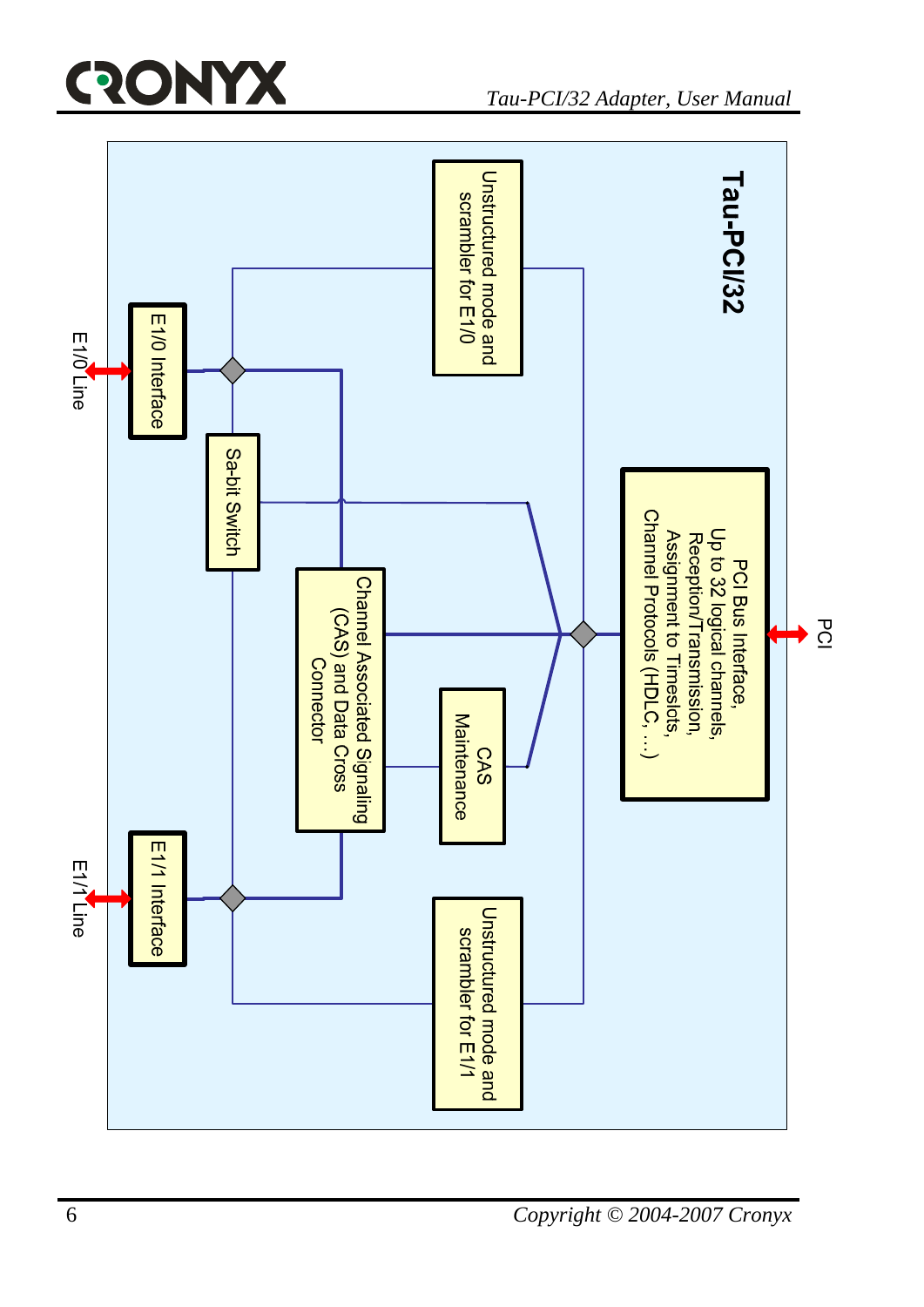The transceiver provides exchange (reception/transmission) of information between the "logical channels" and RAM via the PCI bus. The logical channels of the transceiver are formed from the predefined E1 timeslots. Each timeslot can be "connected" to only one logical channel. This allows up to 32 logical channels to be obtained. The exchange of the data in the logical channel is a synchronous process that occurs at a speed dependent on the number of the connected timeslots (unbalanced as an option). For each logical channel, defined are a channel protocol (HDLC, transparent mode, etc.) and a specific reception and transmission order; each channel can be started and suspended independently of the others.

The on/off CAS signaling maintenance block allows you to implement associated channel signaling processing adjusted for cross switching. The CAS maintenance block exchanges data with the transceiver using timeslot 16, and, on the other hand, interacts with the cross connector using a separate parallel data bus. The CAS maintenance block is not included in the Tau-PCI/32-Lite, because its functionality becomes redundant and unrequested with only one E1 interface available.

The nonblocking cross-connector allows you to set an "incoming" source for each "outgoing" timeslot. This allows you to randomly switch and rearrange timeslots, provide digital loops etc. The cross switching matrix is updated at the E1 frame border. In addition to the data, the cross connector concurrently processes CAS signaling.

The use of the CAS maintenance block simultaneously to the activation of signaling exchange at E1 interfaces produces full-value, three points cross switching of both timeslots and CAS signaling.

An on/off switch of Sa-bits (Sa4 … Sa8) allows you to arrange reception/transmission of Sa-bit values and enable them to be exchanged between E1 interfaces. The Sa-bit switch exchanges data with the transceiver via timeslot 0, and, on the other hand, interacts directly with the E1 interfaces.

The on/off modules for supporting the unstructured mode for each E1 interface are balanced type and controlled independently. The "unstructured" mode means that the E1 data flow does not have a frame structure according to ITU-T G.704, at the same time data is transmitted in a synchronous bit flow at 2048 Kbps, and the borders of the timeslots are not defined. Correspondingly, cross connector, CAS maintenance block and Sa-bit switch become useless.

The activation of the unstructured mode at 2048 Kbps at one of the E1 interfaces (no bit rate slow-down, see below) results in the engagement of all the transceiver timeslots. The exchange of data with the other E1 interface and other functional blocks in the adapter becomes impossible. Correspondingly, one logical channel for all timeslots must be activated in the transceiver.

For compatibility with other equipment by Cronyx, the adapter supports scrambler and multiple bit rate slow-down modes  $(2x, 4x, 8x, 16x, 16x)$  and  $(32x)$ . Simultaneously, the physical data transmission rate always remains 2048 Kbps, only the useful transmission rate changes.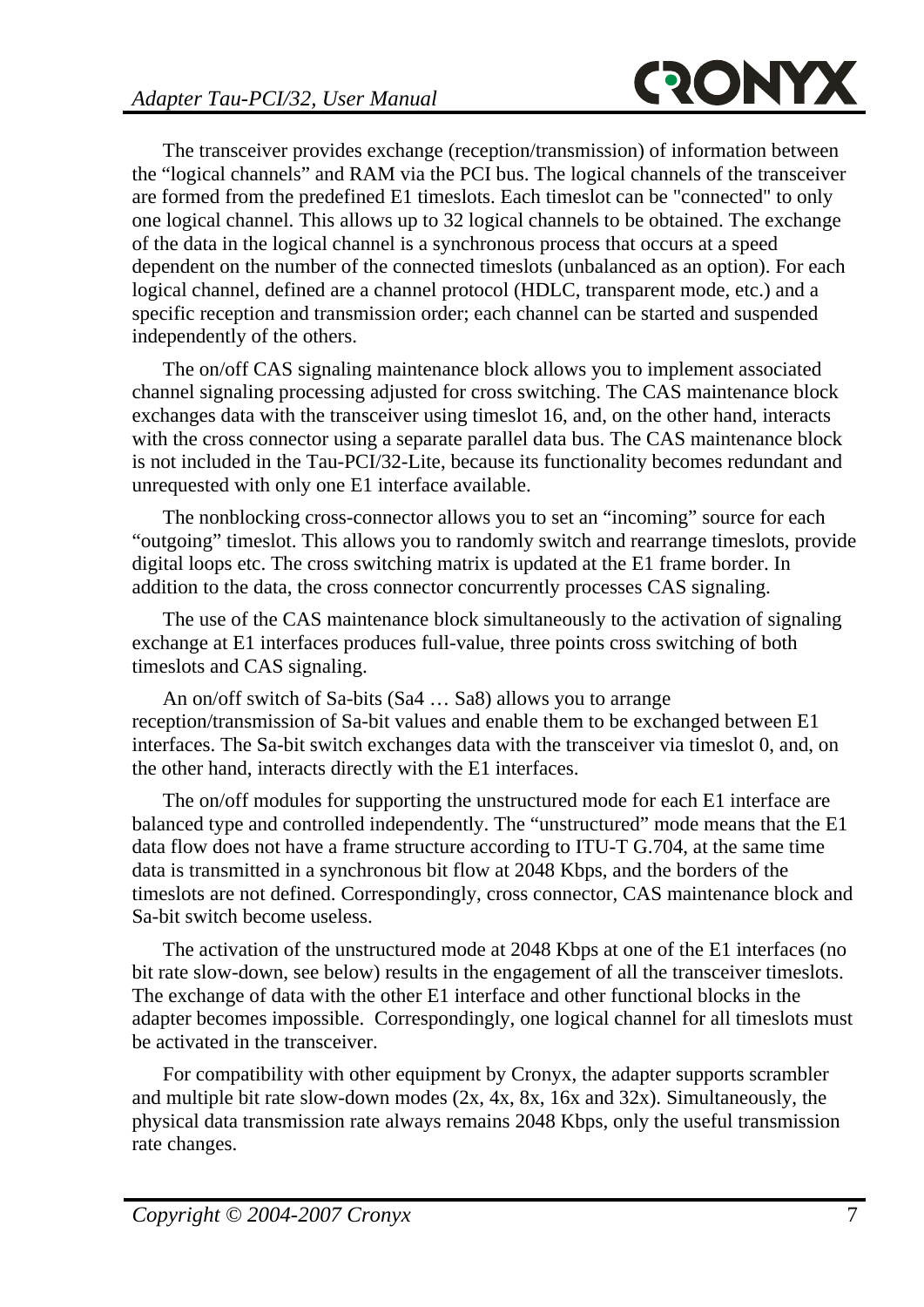# **QONYX**

Not all of the 32 transceiver timeslots are used in the unstructured bit rate slow-down modes. The control modules are assigned to timeslots that should be used, and their number must correspond to the speed selected. The indicated timeslots are disconnected from the cross connector, and are only used by the unstructured mode modules.

The activation of the unstructured mode results in the data bus of the corresponding E1 interface switching from the cross connector to the control module. The exchange of Sa bits and CAS signaling does not make sense any longer, this data will be ignored by the E1 interface.

The timeslots that are not used by the unstructured mode of the E1 interface can be used randomly. Such uses include interacting with the other E1 interface, both in the structured and unstructured modes.

The transceiver, the cross connector and other functional parts of the adapter are always synchronized from the same source. The reception path of either E1 interface or the internal adapter clock can be used as such a source. If clock signals from the external source are lost, the adapter always automatically switches to the internal clock.

Only the basic operation modes needed to construct packet transmission networks are implemented in the supplied drivers. To use the other features of the Tau-PCI/32 adapter, you may have to use the Driver Development Kit (DDK).

For additional information, please refer to the support service and DDK documentation.

## **Adapter Installation**

Before installation, make sure that the power supply unit of your computer has enough power to support the Tau-PCI/32 adapter.

- Make sure your computer is switched off! Most of the modern computers must be disconnected from external power supply, otherwise, the PCI bus and some other components would be live!
- Remove the cabinet cover, find vacant PCI slot and remove the related plug on the rear side of the chassis;
- Insert the adapter into the PCI slot up to the stop and screw it tight to the rear side of the chassis;
- Connect E1 lines to the DB-15 connector (see the "List of E1 Interface Signals" section). While soldering, make sure the residual flux did not contaminate the contact surfaces;
- Replace the cabinet cover;
- Connect the communications equipment using appropriate cables (not included);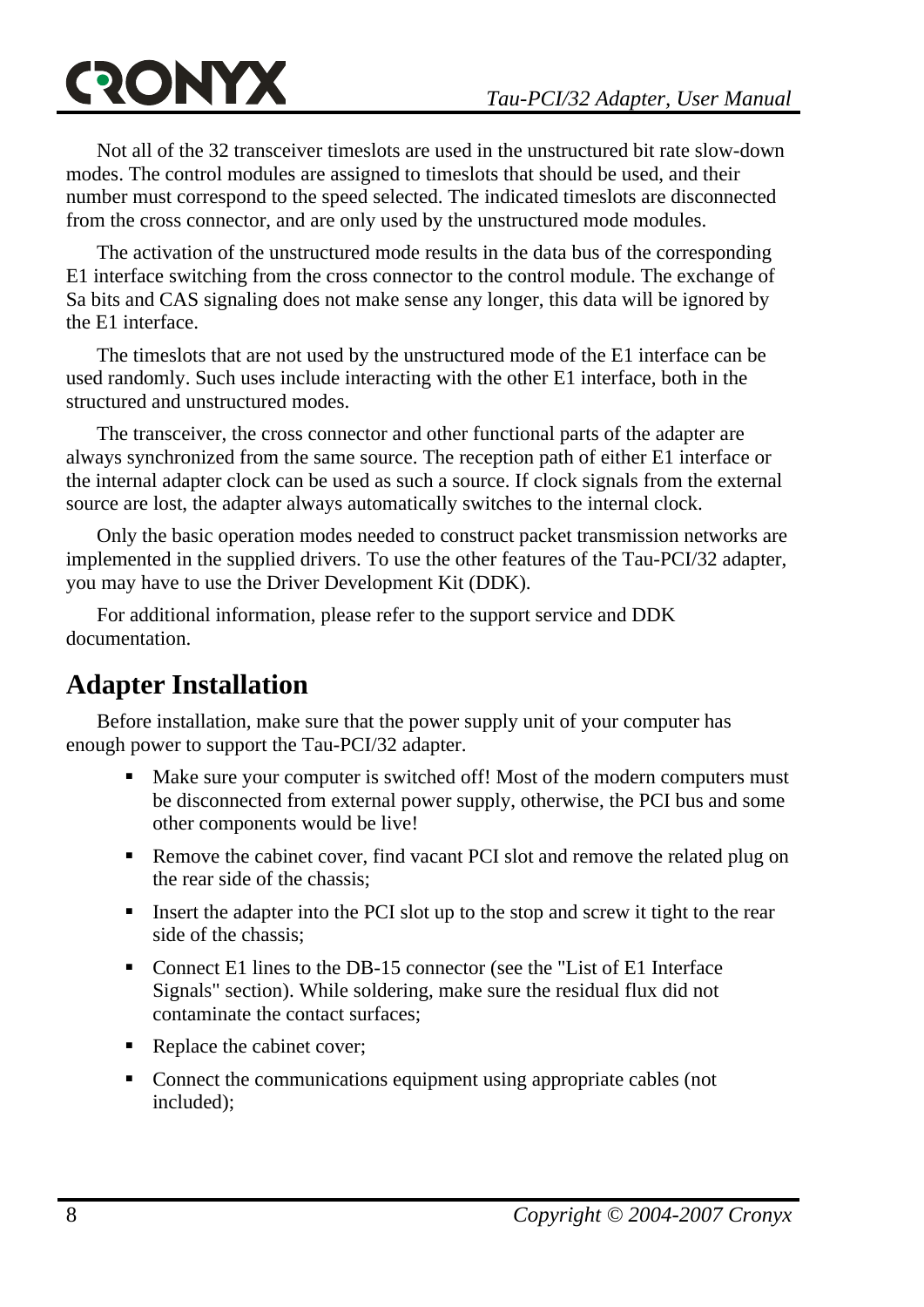### *Adapter Check*

The adapter delivery set includes two 3.5" floppies or a CD-ROM. If floppy disks are included, boot up the computer using the "Diagnostic Boot" floppy, otherwise boot up from the CD-ROM.

After the boot, a diagnostic application that will start automatically will search and perform basic testing of the internal circuits (bus test) of the installed adapters. Then, you choose the adapter that needs testing.

The diagnostic application allows you to run various tests, which involve the use of appropriate external equipment and/or E1 interface loopbacks.

For most cases, the following steps will be sufficient to check the availability of the adapter:

Access the Test menu and run the General Test command:

For complete check of the protection circuits and E1 interface health:

- Access the Cross Connector menu and run the Enable E1/**0** command;
- Connect the external loopback (supplied) to the E1/**0** interface;
- Access the Test menu and run the Receive/Transmit command:

For dual-interface models, the same sequence can be performed to test the second E1/**1** interface.

If the equipment has been connected correctly and is functional, each test must yield no errors (with allowance for several start errors due to synchronization adjustment).

For instructions that are more detailed please refer to the support service.

## *Software Installation*

The adapter delivery set includes two 3.5" floppy disks or CD-ROM. If floppy disks are included, one contains a testing application and is a boot floppy (labeled "Diagnostic Boot"), and the other contains drivers for the supported operating systems.

If floppy disks are included, the drivers for FreeBSD and Linux can be found on the second floppy. Drivers for any version Windows are not available. The readme.txt file contains a full list of the drivers. You can read the floppy files using the "mread" utility ("mtools" package). To unpack, use "tar" utility. For example:

### **mread a: clinux445.tgz**

### **tar xvzf clinux445.tgz**

After unpacking, install the driver according to the instructions contained in the readme.txt file. For the latest drivers and other accompanying software, you should visit the Cronyx website. Before you install the software, please read all of the attached documentation carefully.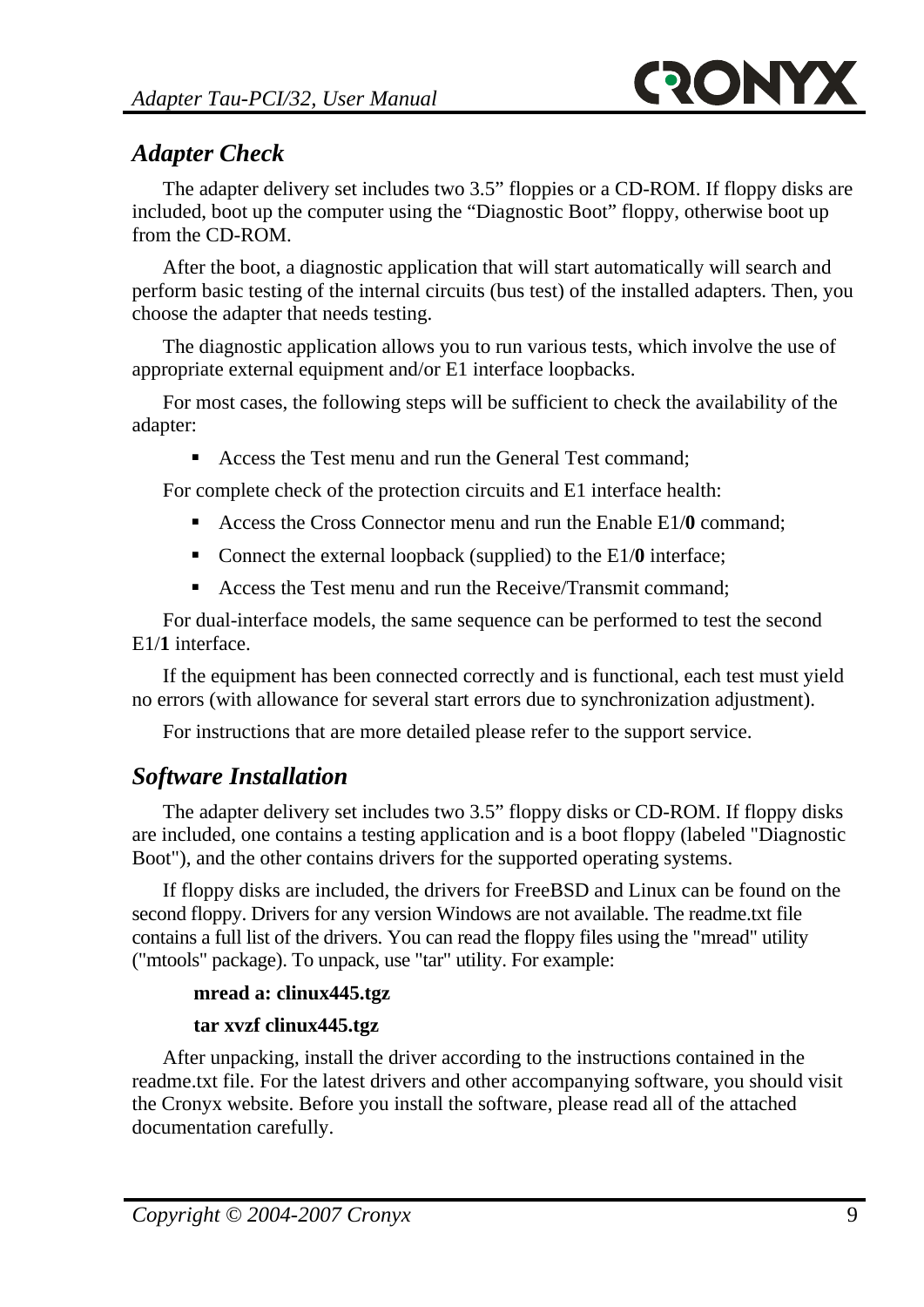

### *Adapter Configuration in Linux*

After the kernel modules (drivers) are assembled and installed, a startup module launch and channel configuration command file will also be installed. Because different Linux clones use a distinct startup procedure, for some systems this command file has to be installed manually (also, modification of the command file itself may be required).

When prepared command file is used, to change the channel operation parameters the /etc/cronyx.conf file has to be edited and the modules – restarted.

To set up the Tau-PCI/32 adapter modes, the sconfig utility (which is used for other Cronyx adapters) is used in OS Linux. It is recommended to create a command file, which sets the operation modes for the channels during the OS startup by using the examples supplied in the distribution kit. To get brief help about the sconfig utility, you can run the following command

### **sconfig help**

A full description of the sconfig utility is supplied as part of the software deliverables, see «**man sconfig**».

To understand the syntax of the /etc/cronyx.conf configuration file, you should also refer to the description of the sconfig utility, which is largely similar to the syntax of this utility's parameters.

### *Adapter Configuration in OS FreeBSD*

To set up the Tau-PCI/32 adapter modes, the sconfig utility, which is used for other Cronyx adapters, is used in OS FreeBSD.

Typically, the modes are set during the operating system startup, e.g., from the /etc/rc file, and remain the same in the future. To get brief help about the sconfig utility, you can run the following command

#### **sconfig help**

A full description of the sconfig utility is supplied as part of the software deliverables, see «**man sconfig**».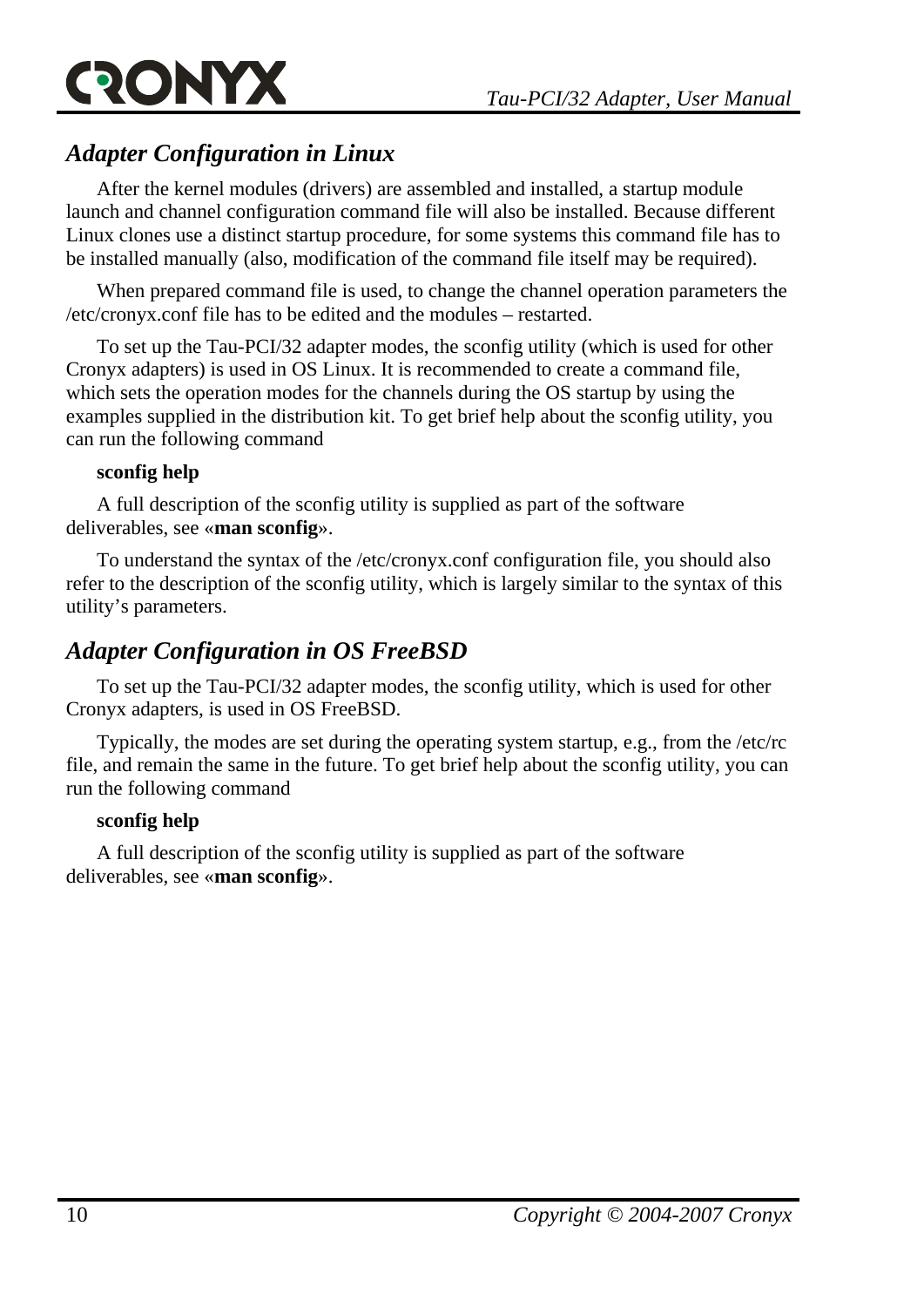

# **List of E1/PCM-30 Interface Signals**

| Pin No. in DB-15 Connector | <b>Signal Name</b> |
|----------------------------|--------------------|
| 1                          | XMT-a              |
| 2                          | <b>GND</b>         |
| 3                          | RCV-b              |
| 9                          | XMT-b              |
| 10                         | <b>GND</b>         |
|                            | RCV-a              |